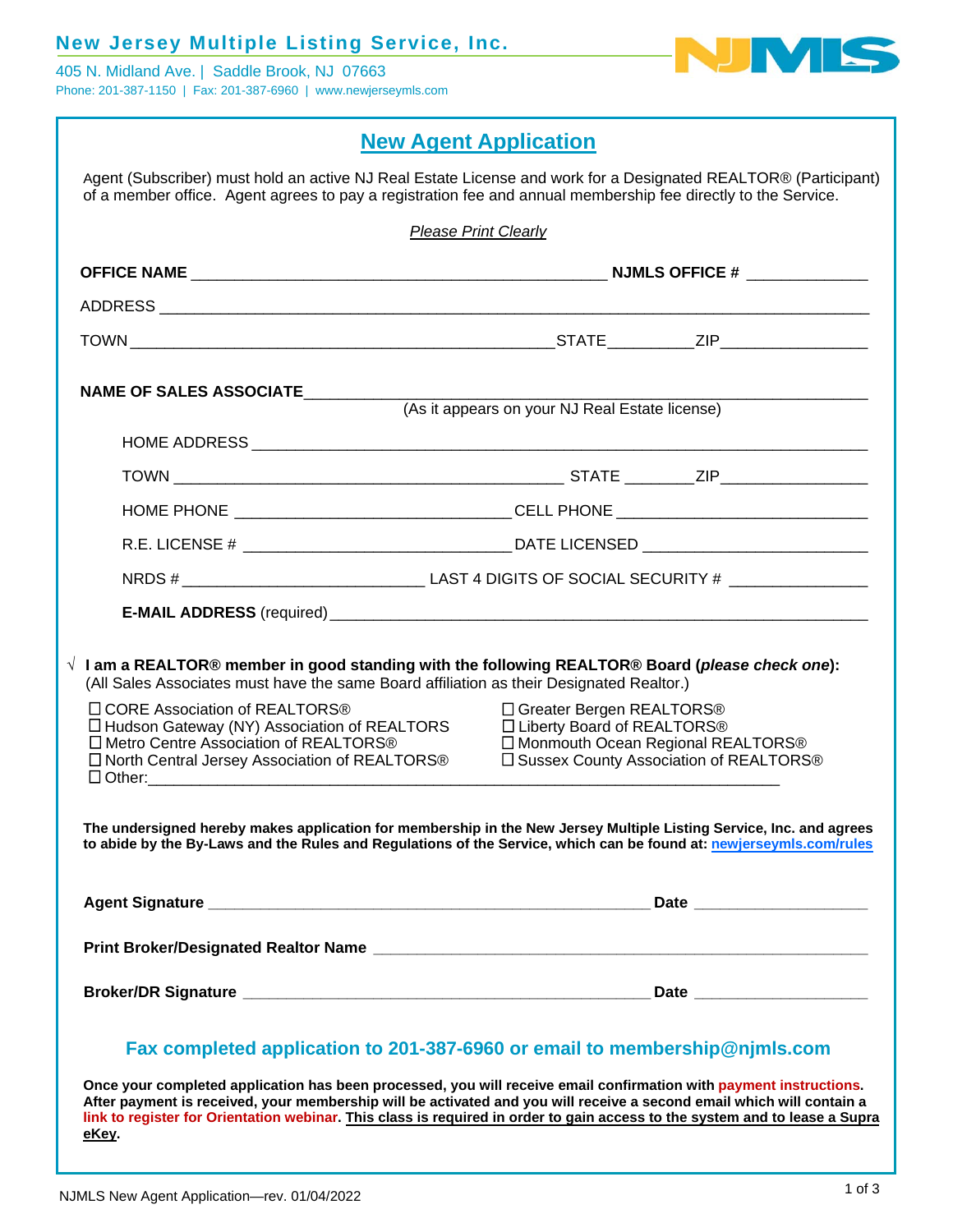405 N. Midland Ave. | Saddle Brook, NJ 07663 Phone: 201-387-1150 | Fax: 201-387-6960 | www.newjerseymls.com



# **New Agent Membership Fees**

### **Annual Membership Fee: \$222.00** (first year—prorated monthly) **Registration Fee: \$65.00** (one-time fee)

| <b>Month Joined</b> | <b>Membership</b><br>Fee | <b>Registration</b><br>Fee | <b>Total</b> |
|---------------------|--------------------------|----------------------------|--------------|
| July                | 222.00                   | 65.00                      | 287.00       |
| August              | 203.50                   | 65.00                      | 268.50       |
| September           | 185.00                   | 65.00                      | 250.00       |
| October             | 166.50                   | 65.00                      | 231.50       |
| November            | 148.00                   | 65.00                      | 213.00       |
| December            | 129.50                   | 65.00                      | 194.50       |
| January             | 111.00                   | 65.00                      | 176.00       |
| February            | 92.50                    | 65.00                      | 157.50       |
| March               | 74.00                    | 65.00                      | 139.00       |
| April               | 55.50                    | 65.00                      | 120.50       |
| May                 | 37.00                    | 65.00                      | 102.00       |
| June                | 18.50                    | 65.00                      | 83.50        |

# **SUPRA eKey**

An **eKey** is a networked key that allows you to open keyboxes and records each access. The eKEY software can be loaded directly into a compatible smartphone, and therefore gives you the benefit of an all-in-one tool (that means one less device to carry). With eKEY service, showing agents can send buyer feedback to listing agents after a showing. Listing agents can use their eKEY to program iBox features including setting access hours (separate hours can be designated for weekday, Saturday, or Sunday), changing shackle codes, and sending specific showing notes, listing highlights, and business card details to the iBox.

**eKEY** service is billed to members on a monthly basis from Supra. The monthly fee for an eKEY must be paid by automatic monthly debits on a checking account, credit or debit card (VISA, MasterCard, American Express, Discover and debit cards with the VISA/MC logo).

#### **eKEY Costs**

Monthly service fee (billed on the 13th): \$13.03 (plus applicable taxes) One-time Activation fee: \$50.00 (plus applicable taxes)

**eKeys are leased directly from SUPRA so the costs are NOT included in your NJMLS membership fees. To learn more abut SUPRA eKeys, go to www.supraekey.com or call 1-877-699-6787.**